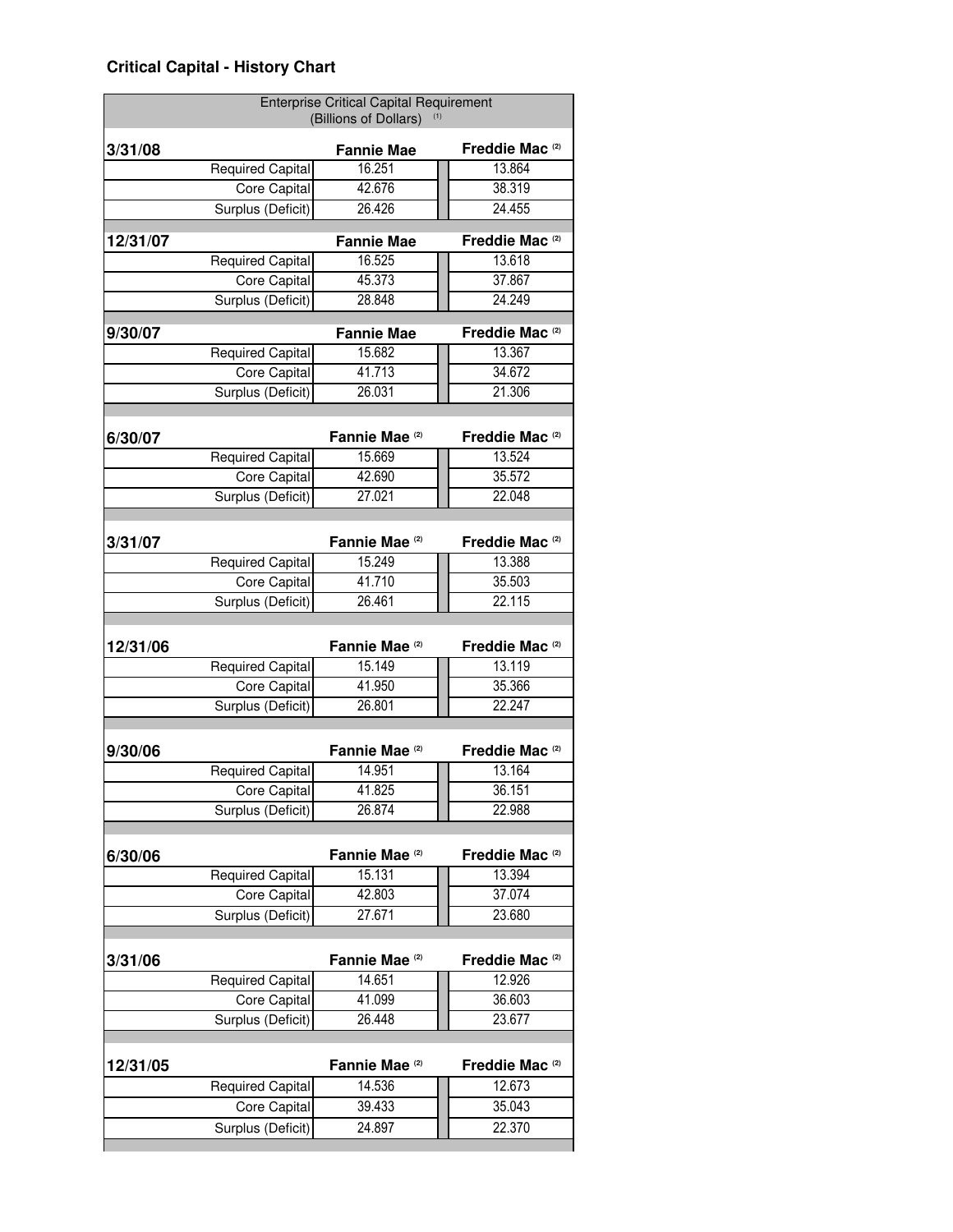## **Critical Capital - History Chart**

|          | <b>Enterprise Critical Capital Requirement</b><br>(Billions of Dollars) |                           |                            |
|----------|-------------------------------------------------------------------------|---------------------------|----------------------------|
| 9/30/05  |                                                                         | Fannie Mae <sup>(2)</sup> | Freddie Mac <sup>(2)</sup> |
|          | <b>Required Capital</b>                                                 | 14.393                    | 12.412                     |
|          | Core Capital                                                            | 38.343                    | 35.665                     |
|          | Surplus (Deficit)                                                       | 23.950                    | 23.253                     |
| 6/30/05  |                                                                         | Fannie Mae <sup>(2)</sup> | Freddie Mac <sup>(2)</sup> |
|          | <b>Required Capital</b>                                                 | 15.315                    | 12.293                     |
|          | Core Capital                                                            | 36.941                    | 35.062                     |
|          | Surplus (Deficit)                                                       | 21.626                    | 22.769                     |
| 3/31/05  |                                                                         | Fannie Mae <sup>(2)</sup> | Freddie Mac <sup>(2)</sup> |
|          | <b>Required Capital</b>                                                 | 15.952                    | 12.119                     |
|          | Core Capital                                                            | 35.948                    | 34.965                     |
|          | Surplus (Deficit)                                                       | 19.996                    | 22.846                     |
| 12/31/04 |                                                                         | Fannie Mae <sup>(2)</sup> | Freddie Mac <sup>(2)</sup> |
|          | <b>Required Capital</b>                                                 | 16.435                    | 12.100                     |
|          | Core Capital                                                            | 34.514                    | 34.106                     |
|          | Surplus (Deficit)                                                       | 18.078                    | 22.006                     |
| 9/30/04  |                                                                         | Fannie Mae <sup>(2)</sup> | Freddie Mac <sup>(2)</sup> |
|          | <b>Required Capital</b>                                                 | 16.479                    | 12.370                     |
|          | Core Capital                                                            | 28.502                    | 34.871                     |
|          | Surplus (Deficit)                                                       | 12.023                    | 22.501                     |
|          |                                                                         |                           |                            |
| 6/30/04  |                                                                         | Fannie Mae <sup>(2)</sup> | Freddie Mac <sup>(2)</sup> |
|          | <b>Required Capital</b>                                                 | 16.090                    | 12.296                     |
|          | Core Capital                                                            | 29.869                    | 36.578                     |
|          | Surplus (Deficit)                                                       | 13.779                    | 24.281                     |
| 3/31/04  |                                                                         | Fannie Mae <sup>(2)</sup> | Freddie Mac <sup>(2)</sup> |
|          | <b>Required Capital</b>                                                 | 16.215                    | 12.233                     |
|          | Core Capital                                                            | 26.243                    | 34.058                     |
|          | Surplus (Deficit)                                                       | 10.028                    | 21.825                     |
| 12/31/03 |                                                                         | Fannie Mae <sup>(2)</sup> | Freddie Mac <sup>(2)</sup> |
|          | <b>Required Capital</b>                                                 | 16.261                    | 11.892                     |
|          | Core Capital                                                            | 26.953                    | 32.417                     |
|          | Surplus (Deficit)                                                       | 10.691                    | 20.525                     |
| 9/30/03  |                                                                         | Fannie Mae <sup>(3)</sup> | Freddie Mac <sup>(2)</sup> |
|          |                                                                         |                           | 12.362                     |
|          |                                                                         |                           |                            |
|          | <b>Required Capital</b><br>Core Capital                                 | 16.198<br>23.735          | 32.658                     |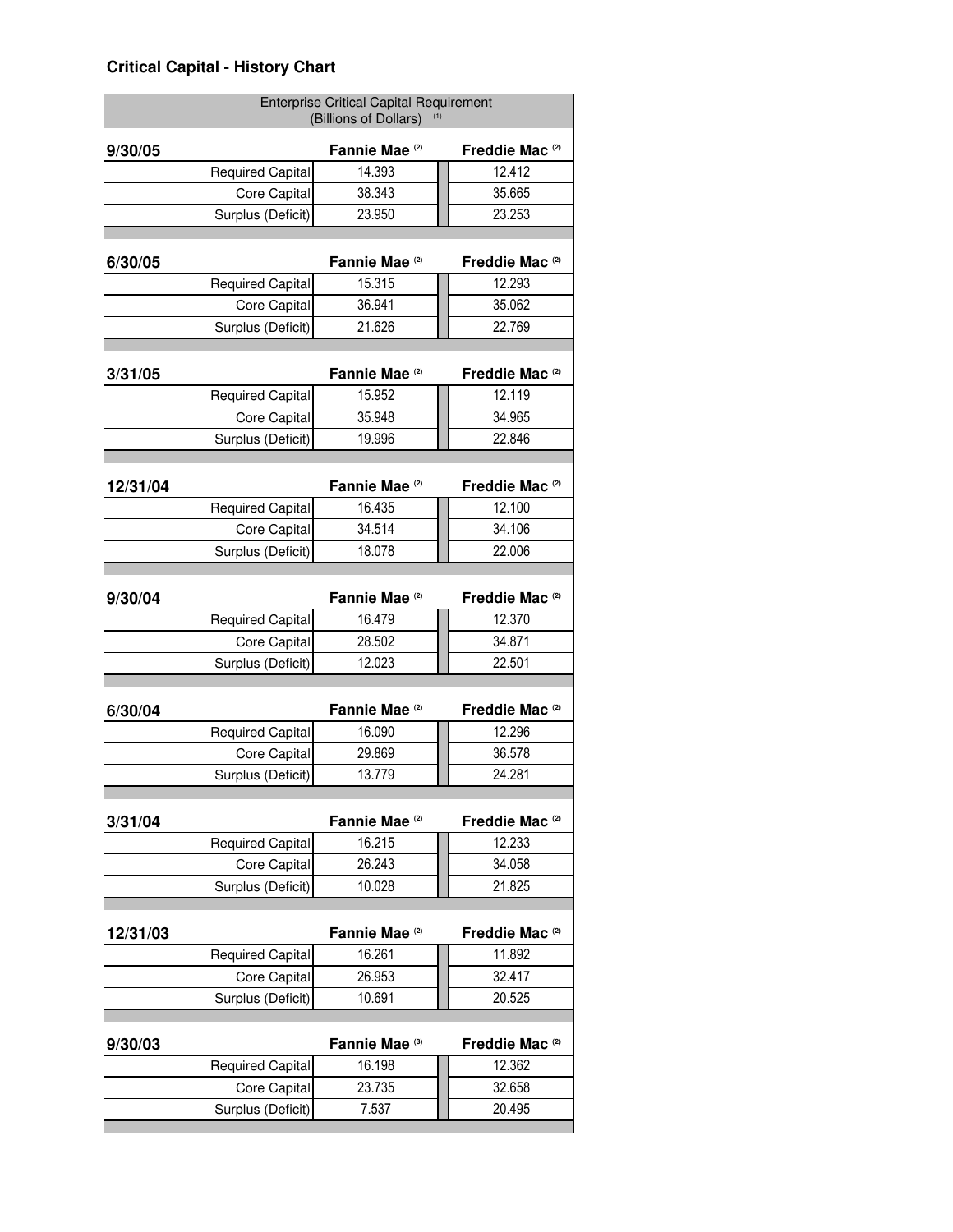## **Critical Capital - History Chart**

|          | <b>Enterprise Critical Capital Requirement</b><br>(Billions of Dollars) |                           |                            |
|----------|-------------------------------------------------------------------------|---------------------------|----------------------------|
| 6/30/03  |                                                                         | Fannie Mae (3)            | Freddie Mac <sup>(2)</sup> |
|          | <b>Required Capital</b>                                                 | 15.060                    | 11.675                     |
|          | Core Capital                                                            | 23.726                    | 33.142                     |
|          | Surplus (Deficit)                                                       | 8.666                     | 21.667                     |
| 3/31/03  |                                                                         | Fannie Mae <sup>(3)</sup> | Freddie Mac <sup>(2)</sup> |
|          | <b>Required Capital</b>                                                 | 14.561                    | 11.194                     |
|          | Core Capital                                                            | 21.625                    | 31.051                     |
|          | Surplus (Deficit)                                                       | 7.063                     | 19.857                     |
| 12/31/02 |                                                                         | Fannie Mae <sup>(2)</sup> | Freddie Mac <sup>(2)</sup> |
|          | <b>Required Capital</b>                                                 | 14.126                    | 11.370                     |
|          | Core Capital                                                            | 20.431                    | 28.991                     |
|          | Surplus (Deficit)                                                       | 6.305                     | 17.621                     |
| 9/30/02  |                                                                         | Fannie Mae <sup>(3)</sup> | Freddie Mac <sup>(2)</sup> |
|          | <b>Required Capital</b>                                                 | 13.391                    | 10.896                     |
|          | Core Capital                                                            | 17.254                    | 28.038                     |
|          | Surplus (Deficit)                                                       | 3.863                     | 17.143                     |
| 6/30/02  |                                                                         | Fannie Mae (3)            | Freddie Mac <sup>(2)</sup> |
|          | <b>Required Capital</b>                                                 | 13.113                    | 10.281                     |
|          | Core Capital                                                            | 19.483                    | 22.699                     |
|          | Surplus (Deficit)                                                       | 6.370                     | 12.418                     |
| 3/31/02  |                                                                         | Fannie Mae (3)            | Freddie Mac <sup>(2)</sup> |
|          | <b>Required Capital</b>                                                 | 12.775                    | 10.145                     |
|          | Core Capital                                                            | 21.107                    | 20.946                     |
|          | Surplus (Deficit)                                                       | 8.333                     | 10.801                     |
| 12/31/01 |                                                                         | Fannie Mae <sup>(4)</sup> | Freddie Mac <sup>(2)</sup> |
|          | <b>Required Capital</b>                                                 | 12.324                    | 9.677                      |
|          | Core Capital                                                            | 25.182                    | 20.181                     |
|          | Surplus (Deficit)                                                       | 12.859                    | 10.504                     |
| 9/30/01  |                                                                         | Fannie Mae <sup>(4)</sup> | Freddie Mac <sup>(2)</sup> |
|          | <b>Required Capital</b>                                                 | 11.785                    | 9.072                      |
|          | Core Capital                                                            | 23.778                    | 19.914                     |
|          | Surplus (Deficit)                                                       | 11.993                    | 10.841                     |
| 6/30/01  |                                                                         | Fannie Mae <sup>(4)</sup> | Freddie Mac <sup>(2)</sup> |
|          | <b>Required Capital</b>                                                 | 11.297                    | 8.425                      |
|          |                                                                         |                           |                            |
|          | Core Capital                                                            | 22.978                    | 17.648                     |